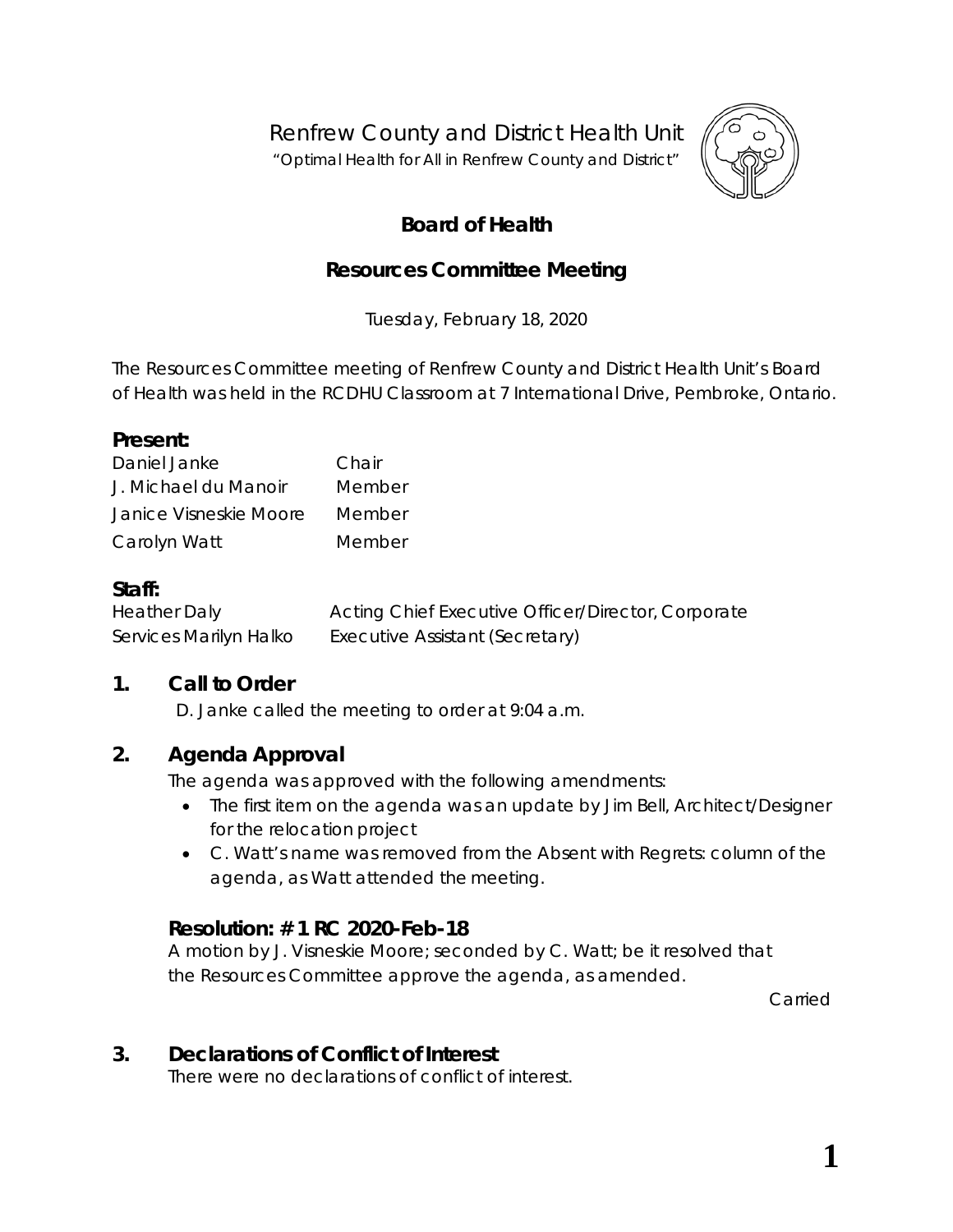# **4. Minutes of Previous Meeting (Approval)**

a. The Resources Committee meeting minutes were approved for Tuesday, January 28, 2020.

### **Resolution: # 2 RC 2020-Feb-18**

A motion by C. Watt; seconded by J. Visneskie Moore; be it resolved that the Resources Committee approve the meeting minutes of Tuesday, January 28, 2020, as presented.

Carried

At 9:10 a.m., Carla Walters, Director, Health Promotion/Chief Nursing Officer and Jim Bell, President, Jim Bell Architectural Design Inc., joined the meeting.

### **5. Business Arising**

a. Relocation Project Update

Jim Bell, Architect/Designer, for the RCDHU relocation project, at 141 Lake Street, Pembroke provided the Committee with an update that included photographs, plans and a report.

Bell shared that last week, with the support of an associate, an inspection and visual review of the leased building was carried out. A follow-up with the RCDHU Senior Management Team took place on Thursday, February 13, 2020.

As per the following motion, the Board directed the Resources Committee to meet with the landlord:

#### *Resolution: # 8 BoH 2020-Jan-30*

*A motion by C. Watt; seconded by W. Matthews; be it resolved that the Board ask the Resources Committee to meet with the landlord to discuss structural issues presented by the architect.*

*Carried*

We will be moving forward to the prequalifying stage for contractors.

A request for proposal (RFP), will be sent out for prequalified contractors. With prequalification comes the necessary insurance levels, availability on the company's calendar for the project and workers that are already employed by the contractor to carry out the job.

At 9:40 a.m., J. Bell vacated the meeting.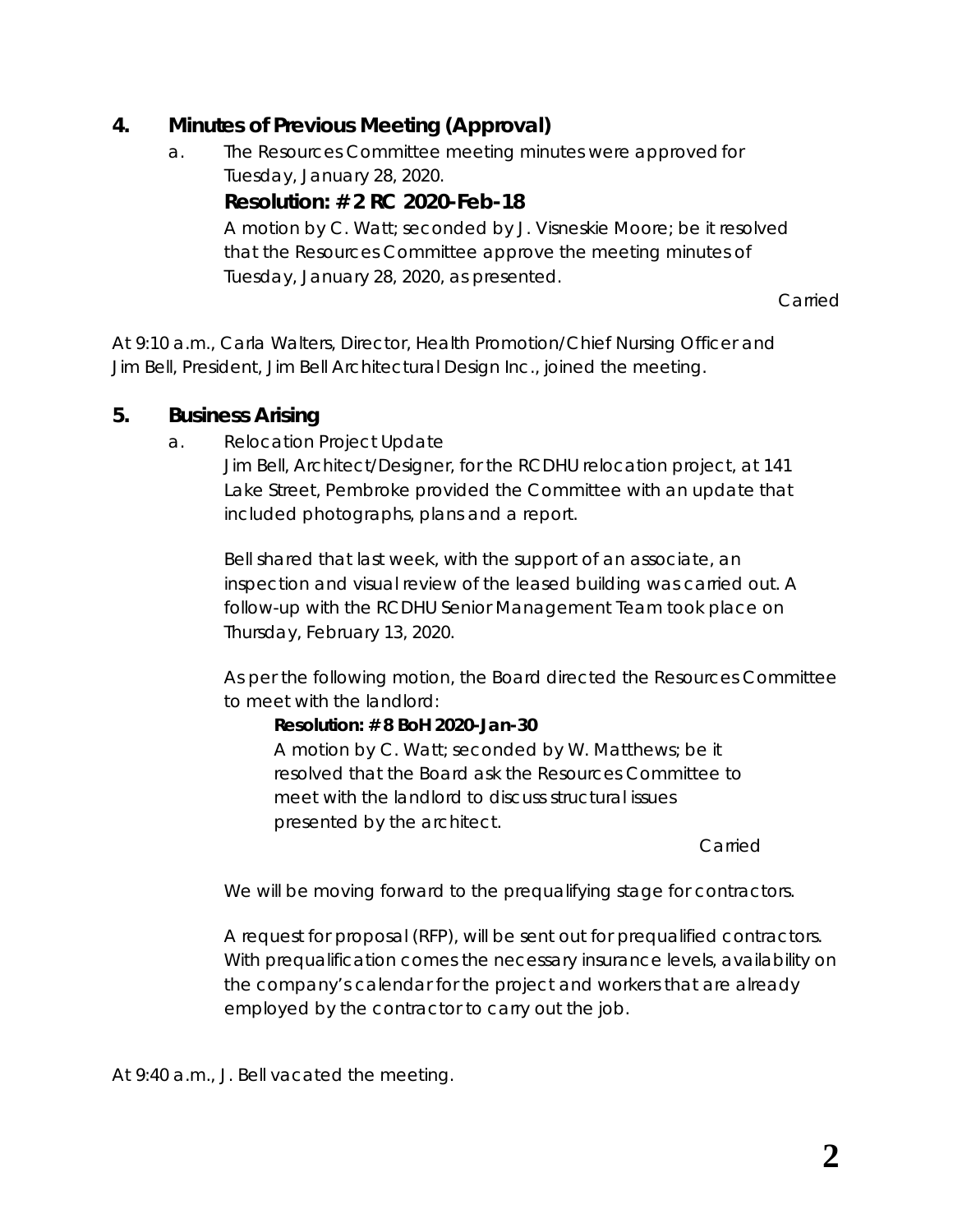C. Walters updated the Committee on the relocation contingency plan. SMT are exploring options for housing RCDHU Staff Members temporarily, if 141 Lake Street is not ready for full occupancy on July 1.

SMT recently met with County of Renfrew (CoR) staff, Paul Moreau, Chief Administrative Officer/Clerk and Craig Kelley, Director of Development and Property, to discuss collaborative solutions and strategies for the relocation.

At 10:14 a.m., C. Walters vacated the meeting.

A fulsome discussion ensued regarding the funds needed to support the relocation to 141 Lake Street.

At 10:30 a.m., C. Watt vacated meeting.

At the December 13, 2019 Special Board meeting, the Board recognized the possible need for additional funds required for capital costs in 2020:

# *Resolution: # 2 SBoH 2019-Dec-13*

*A motion by M. A. Aikens; seconded by C. Reavie; be it resolved that the Board approve the Obligated Municipal Levy for 2020, as presented and further to notify them that there may be additional funds required for capital cost and additional program costs in 2020.*

*Carried*

Further to that discussion, the Resources Committee is recommending to the Board that the following motion be forwarded to the obligated municipalities:

# **Resolution: # 3 RC 2020-Feb-18**

A motion by J. M. du Manoir; seconded by D. Janke; be it resolved that the Resources Committee recommend that the Board of Health request from the obligated municipalities per the HPPA, capital funds for the relocation project up to the current estimate of \$2,500,000., less previously allocated reserve funds of the RCDHU of \$480,000., for a net request of \$2,020,000., during the calendar year 2020.

Carried

b. Annual Service Plan/2020 Budget H. Daly reported that the Annual Service Plan/2020 Budget will be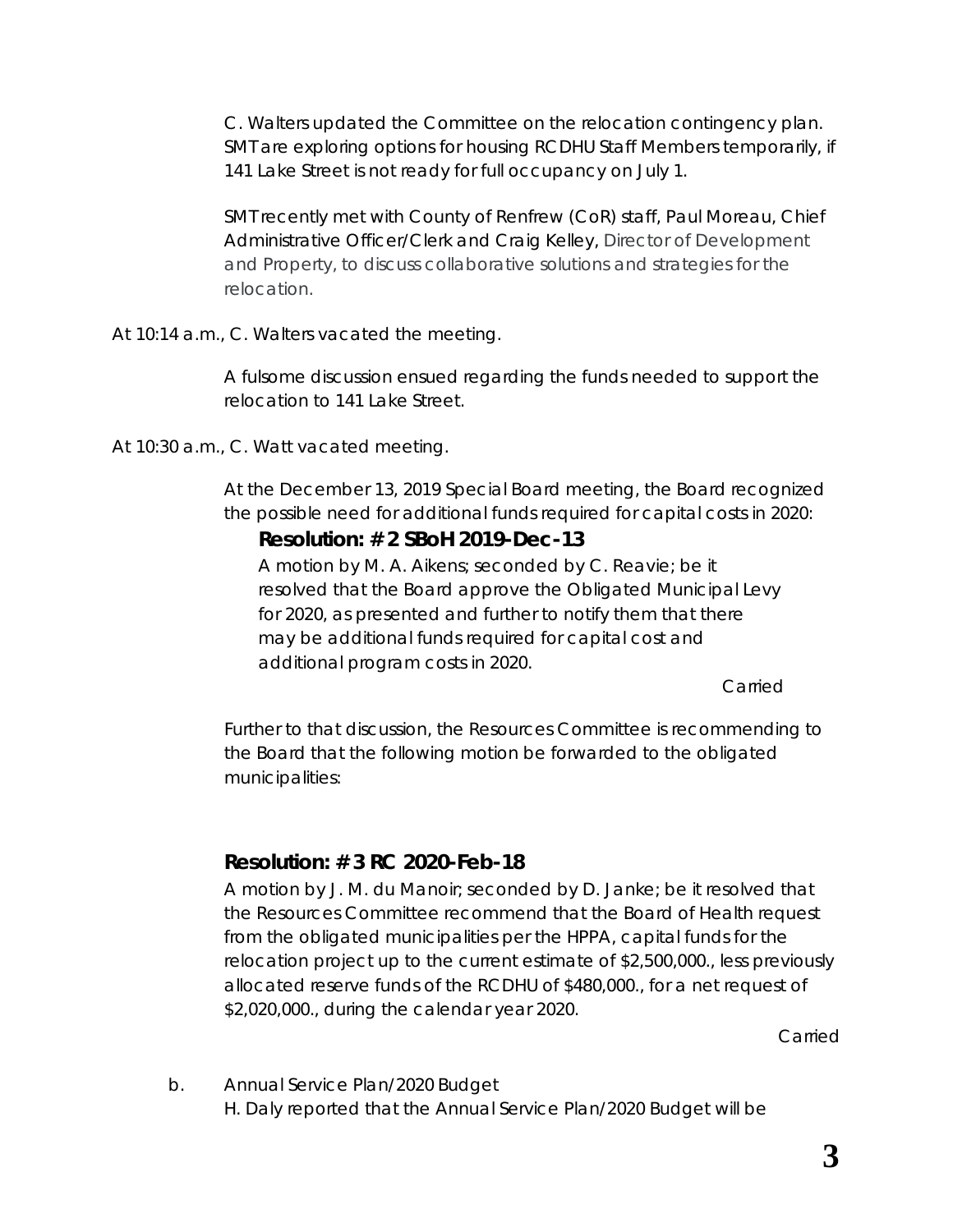presented at the Regular Board meeting on February 25, 2020. The Annual Service Plan is due at the Ministry of Health on March 02, 2020 and includes a submission for capital funding for the office relocation project.

### **6. Staff Reports**

None

# **7. New Business**

- a. Q4 Financial Report
	- H. Daly presented the *Q4 Financial Update* in the following report:
		- Briefing Note-February 18, 2020,

The Briefing Note included updates for:

- Q4 Healthy Babies/Healthy Children (HBHC) (unaudited)
- Q4 2019 Standards Activity Report, Ministry of Health (unaudited)
- Program Variances Table
- Schedule A—RCDHU Summary of Expenditures for 2019—All Funding Sources—Q4 Report Actuals to Budget
- Schedule B-Budget vs Actuals-2019

# **Resolution: # 4 RC 2020-Feb-18**

A motion by J. Visneskie Moore; seconded by D. Janke; be it resolved that the Resources Committee recommend that the Board accept the Q4 Financials.

Carried

b. Human Resources

The Committee discussed an email—*[Impacts of News Articles on](http://portal.rcdhu.com/board/wp-content/uploads/2020/02/07.-a.-Impacts-of-News-Articles-on-RCDHU.pdf)  [RCDHU](http://portal.rcdhu.com/board/wp-content/uploads/2020/02/07.-a.-Impacts-of-News-Articles-on-RCDHU.pdf)*—sent to Chair Visneskie Moore from an RCDHU Staff Member. The correspondence was sent following an article that appeared in the February 5, 2020 edition of the Eganville Leader, reporting on the County of Renfrew-County Council meeting held on January 29th.

As a result of reactions to the article, Dr. Cushman met with Corporate Services staff members on the morning of Tuesday, February 11, 2020 to address their concerns.

At noon, on the same day, Dr. Cushman and H. Daly met with RCDHU Staff Members to address the Eganville Leader newspaper article, the Pembroke office relocation project and Public Health Modernization.